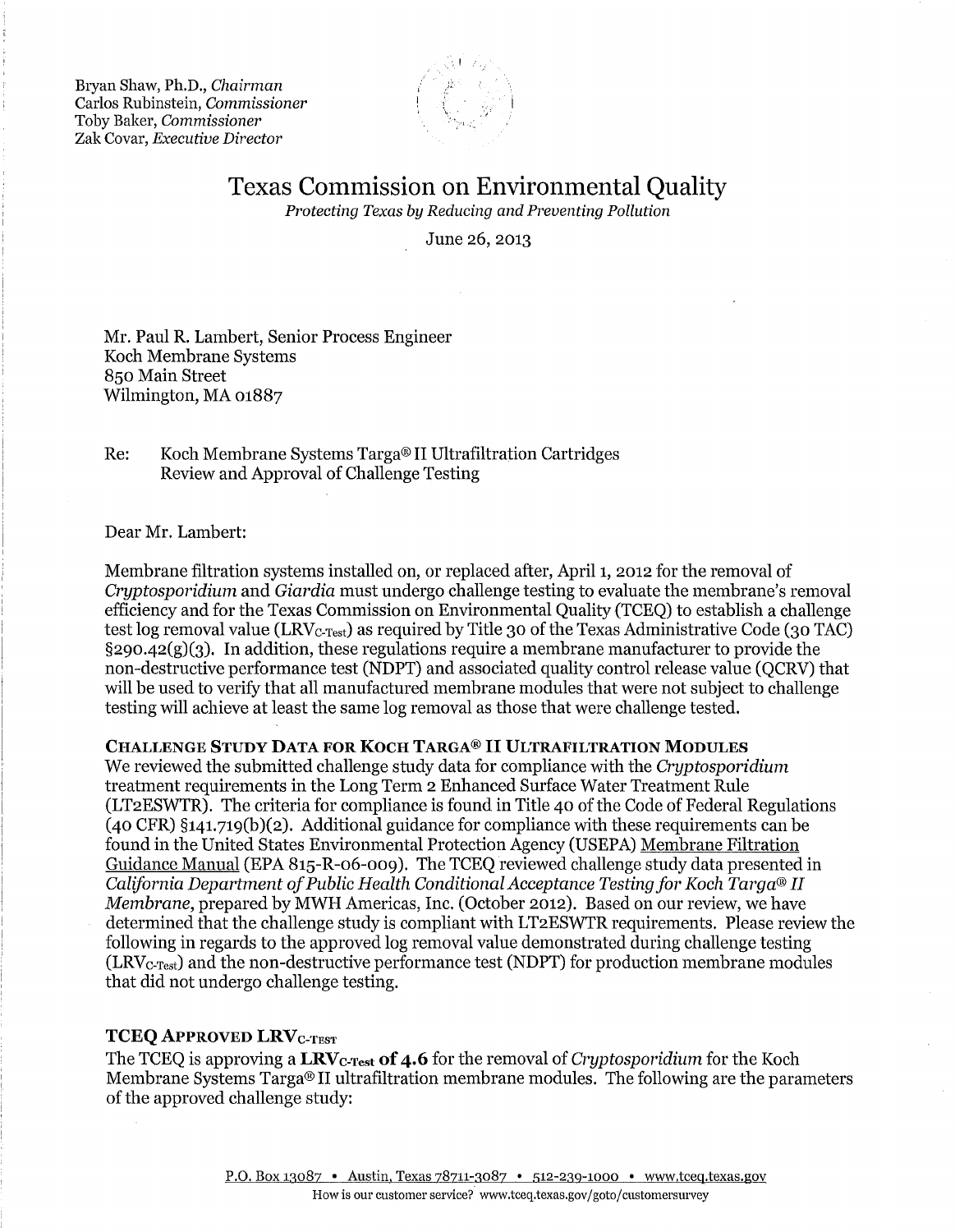#### Mr. Paul R. Lambert Page 2 June 26, 2013

| Full-scale module<br>tested <sup>1</sup>                      | Koch Membrane Systems Targa® II 8048-35                                                                                                                             |
|---------------------------------------------------------------|---------------------------------------------------------------------------------------------------------------------------------------------------------------------|
| Number of Independent<br>Modules Tested                       | $\overline{2}$                                                                                                                                                      |
| Criterion of Selected<br>Modules                              | None-Modules intentionally compromised to fail Non-Destructive<br>Performance Test in accordance with California Department of Public<br><b>Health Requirements</b> |
| Serial Numbers of<br><b>Tested Modules</b>                    | CDPH-1 and CDPH-2                                                                                                                                                   |
| Nondestructive<br><b>Performance Testing</b><br>(NDPT)Process | Koch Standard Quality Control Test (see Item 2 below)                                                                                                               |
| <b>Challenge Particulate</b>                                  | 0.5 µm fluorescent latex spheres (as a surrogate for Cryptosporidium)                                                                                               |
| Detection Limit                                               | 10 objects per unit volume                                                                                                                                          |
| <b>Feed Concentration</b><br>Range                            | 3.0 x 10 <sup>6</sup> particles per liter(L) to 3.2 x 10 <sup>6</sup> particles per L                                                                               |
| Maximum Flux Rate                                             | 80 gallons per square-foot per day (gfd) at 20°C                                                                                                                    |
| Mode of Operation <sup>2</sup>                                | Crossflow (suspension)                                                                                                                                              |
| Volumetric<br><b>Concentration Factors</b>                    | $VCF_{\text{max}} = 100$<br>$VCF_{avg} = 97.71$                                                                                                                     |
| <b>Duration of Filtration</b><br>Cycle for Calculated VCF     | 20 minutes                                                                                                                                                          |
| Maximum<br>Transmembrane<br>Pressure (TMP)                    | 30 psi                                                                                                                                                              |
| Recovery in<br><b>Recirculation Mode</b>                      | 99%                                                                                                                                                                 |

<sup>1</sup>*Koch Membrane Systems manufacture the Targa® II HF modules with 8.4-inch and 10.75-inch nominal diameters, and with lengths of48 and 72 inches. The Koch Targa® II 8048-35 module was*  selected for the challenge testing by MWH Americas, Inc. based on the size of the pilot unit and the *ability to operate at higherflux values. The shorter 48-inch cartridge was considered a more conservative selection for the challenge testing since the lumen velocity ofthe shorter cartridge is higher at the same pressure drop. In addition to the Koch Targa® II 8048-35 module, the TCEQ also accepts this challenge studyfor the Koch Targa® II* **8072-35, 10048-35,** *and* **10072- 35** *modules.* 

<sup>2</sup>*As required by 40 CFR §141.719(b)(2)(iii), the challenge testing must be conducted under representative hydraulic conditions at the maximum designflux and maximum design recovery specified by the manufacturer. Effectively, this also means operating the challenge test under the conditions that demonstrate removal efficiency under the highest expected Volumetric Concentration Factor (VCF). Since deposition mode systems do not have a significant impact on suspended solids*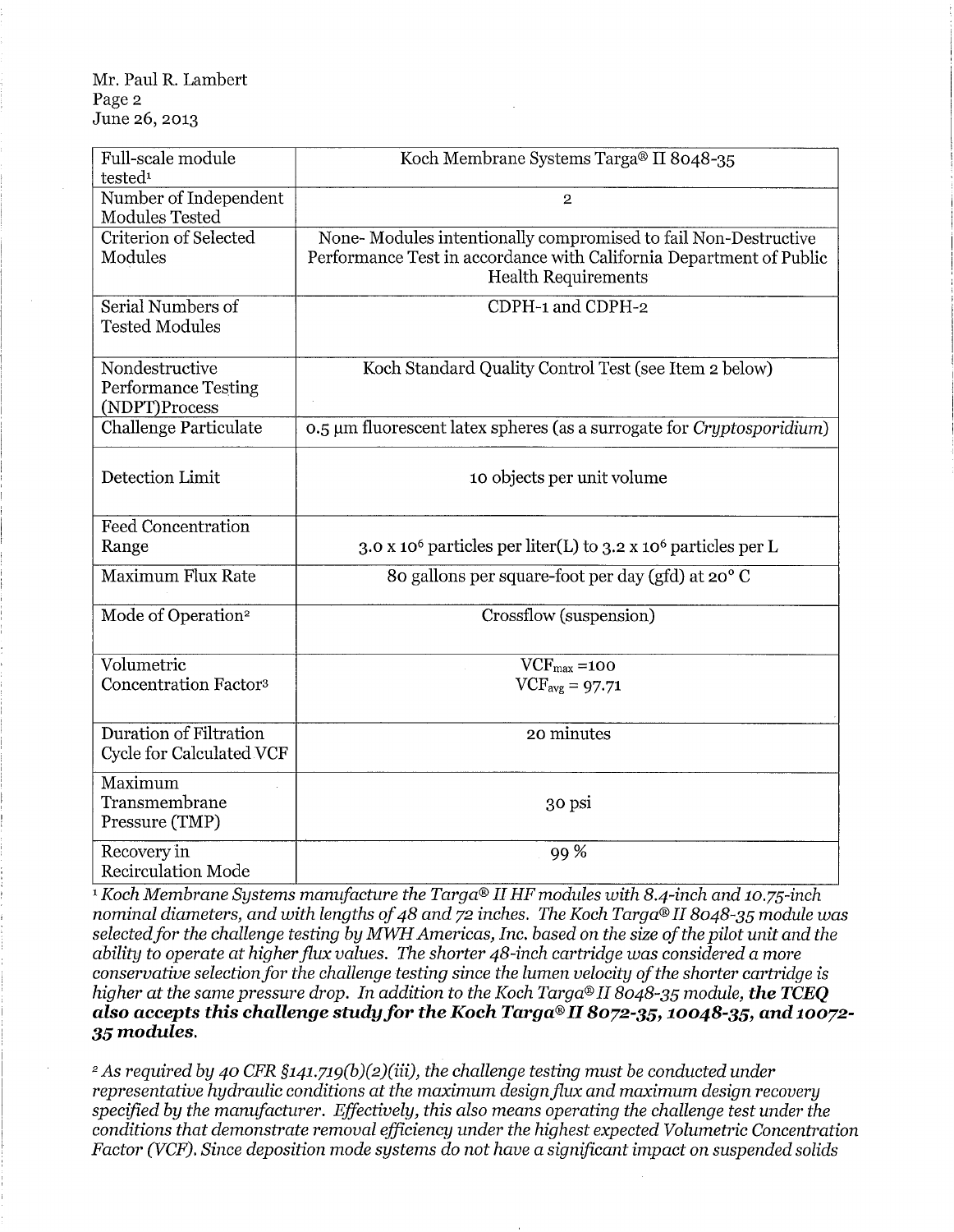Mr. Paul R. Lambert Page 3 June 26, 2013

## *concentration, the TCEQ also accepts this challenge studyfor Koch Targa® II systems operated* **in** *deposition (or dead-end) mode.*

<sup>3</sup>*Note that the California Department ofPublic Health Conditional Acceptance Testing for Koch Targa® II Membrane, prepared by MWH Americas, Inc., stated that the VCF max and VCFavg were 43.7 and 21.8, respectively. These VCF values were calculated using the small volume crossfiow system models characterized by Equations 2.30 and 2.31 ofthe USEPA Membrane Filtration Guidance Manual. Koch Membrane Systems, in a letter dated May 23, 2013 to the TCEQ, stated that the hydraulic configuration ofthe Challenge Study more closely fits the Continuous Stirred Tank Reactor (CSTR) Model characterized by Equations 2.37 and 2.38 ofthe USEPA Membrane Filtration Guidance Manual. Using the CSTR Model, the calculated VCF max and VCF avg are 100 and 97.71, respectively.* 

## **LIMITS OF TCEQ APPROVED LRV**C-TEST

The TCEQ approved LRV<sub>C-Test</sub> is only valid for the Koch Membrane Systems Targa<sup>®</sup> II hollow-fiber membrane modules operated under the parameters that were used for the challenge testing and only for modules that have passed the nondestructive performance test (NDPT). From our review of the challenge study, an acceptable Koch Membrane Systems Targa® II membrane module must comply with the following to receive the approved  $LRV_{C-Test}$ :

- 1) Specifications of the approved Koch Membrane Systems Targa® II modules:
	- a) Constructed of semi-permeable polyethersulfone hollow-fiber membranes;
	- b) A liquid-membrane contact angle of 48 degrees;
	- c) Membrane charge- slightly negative;
	- d) Membrane surface characteristics- hydrophillic:
	- e) A nominal pore size of 0.02 microns;
	- f) An inside to outside flow path;
	- g) Operated in cross-flow (recirculation) or deposition (dead-end) mode;
	- h) Maximum filtrate flux rate of 80 gfd;
	- i) Maximum operating temperature range of  $32^{\circ}$  F to  $104^{\circ}$  F;
	- j) Maximum transmembrane pressure of 30 pounds per square-inch (psi);
	- k) A pH operating range of 1.0 to 10.0 (long-term operation);
	- 1) Allowable pH range for cleaning of 1.5 to 13.0; and
	- m) Maximum chlorine tolerance of 500,000 parts per million (ppm) hours.
- 2) Prior to shipment to a Texas public water system, each new Koch Membrane Systems Targa® II membrane module must have passed the NDPT, a standard quality control test as specified by Koch Membrane Systems and as generally described below:
	- a) Module pressurized to 15 psi;
	- b) Place cartridge horizontally on rollers in leak detection tank;
	- c) Allow 30 to 60 seconds for trapped air to escape;
	- d) Rotate cartridge and look for steady streams of air bubbles from fibers or permeate tube;
	- e) Pinpoint leaking fiber(s) and pin;
	- f) Turn-off pressure to cartridge and allow pressure to drop to zero psi; and,
	- g) Send cartridge for repair of detected leaks, if needed, then re-test cartridge.
- 3) All Koch Membrane Systems Targa® II membrane modules installed at a Texas public water system for microbial contaminant removal credit must have passed the NDPT as described above.
- 4) Koch Membrane Systems must notify the TCEQ in writing if the Koch Membrane Systems Targa® II membrane modules as challenge tested by MWH Americas, inc. are modified or the NDPT